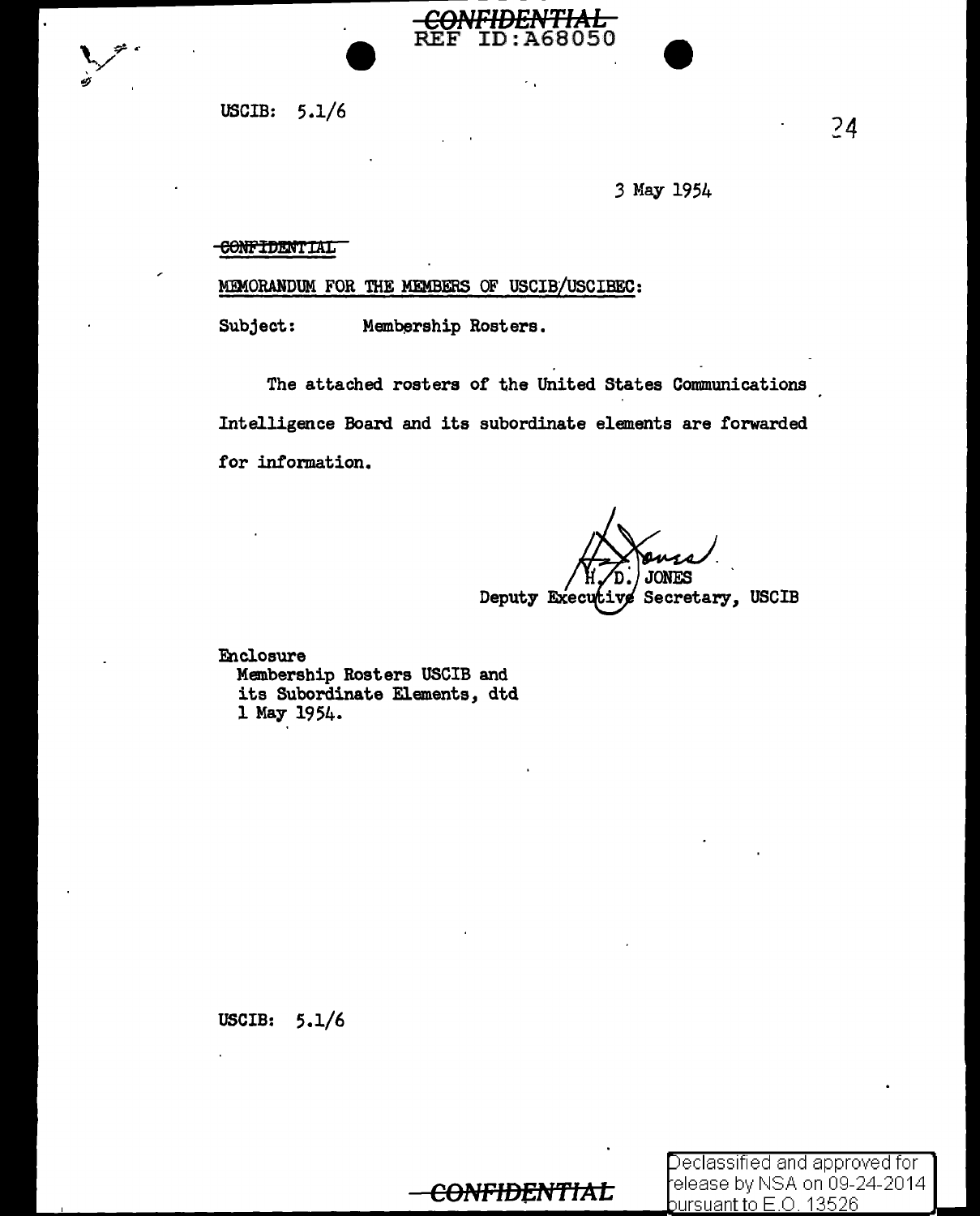#### **REF ID: A68050**

CONFIDENTIAL

#### MPNBERSHIP ROSTER UNITED STATES COMMUNICATIONS INTELLIGENCE BOARD 1 MAY 1954

### Mr. Allen W. Dulles, Chairman

| <b>NAME</b>                                                    | POSITION                                                        | <b>LOCATION</b>              | ROOM         | <u>DIAL</u><br>CODE | EXT.                   |
|----------------------------------------------------------------|-----------------------------------------------------------------|------------------------------|--------------|---------------------|------------------------|
| <b>STATE</b><br>Mr. W. Park Armstrong, Jr.                     | Special Asst., Intelligence                                     | New State Bldg.              | 1158         | 191                 | 2132                   |
| <b>DEFENSE</b><br>General Graves B. Erskine, USMC<br>(Retired) | Assistant to the Secretary of<br>Defense for Special Operations | Nat. Def. Bldg.              | 3D 928       | 131                 | 53333                  |
| FBI<br>Mr. L. V. Boardman                                      | The Asst. to the Director                                       | Dept. of Justice             | 5736         | 175                 | 555                    |
| NSA Lt. General Ralph J. Canine, USA Director, NSA             |                                                                 | NavSecSta                    | 19-225       | 131                 | 60528                  |
| ARMY<br>Major General A. G. Trudeau                            | A.C. of S., G-2, U.S. Army                                      | Nat. Def. Bldg.              | 2E 464       | 131                 | 53033                  |
| <b>NAVY</b><br>Rear Admiral Carl F. Espe                       | Director, Naval Intelligence                                    | Nat. Def. Bldg.              | 3E 528       | 131                 | 53239                  |
| AIR FORCE<br>Major General J. A. Samford                       | Director of Intelligence                                        | Nat. Def. Bldg.              | 4A 932       | 131                 | 55613                  |
| CIA<br>Mr. Huntington D. Sheldon                               | Assistant Director, Current<br>Intelligence                     | "Q" Building                 | 2054         | 143                 | 639                    |
| SECRETARIAT<br>Captain Rufus L. Taylor, USN<br>Mr. H. D. Jones | <b>Executive Secretary</b><br>Deputy Executive Secretary        | "Q" Building<br>"Q" Building | 2054<br>2054 | 143<br>143          | 3065/3066<br>3065/3066 |

 $\bullet$ 

**ТУНАКНИННО-**

t.

٦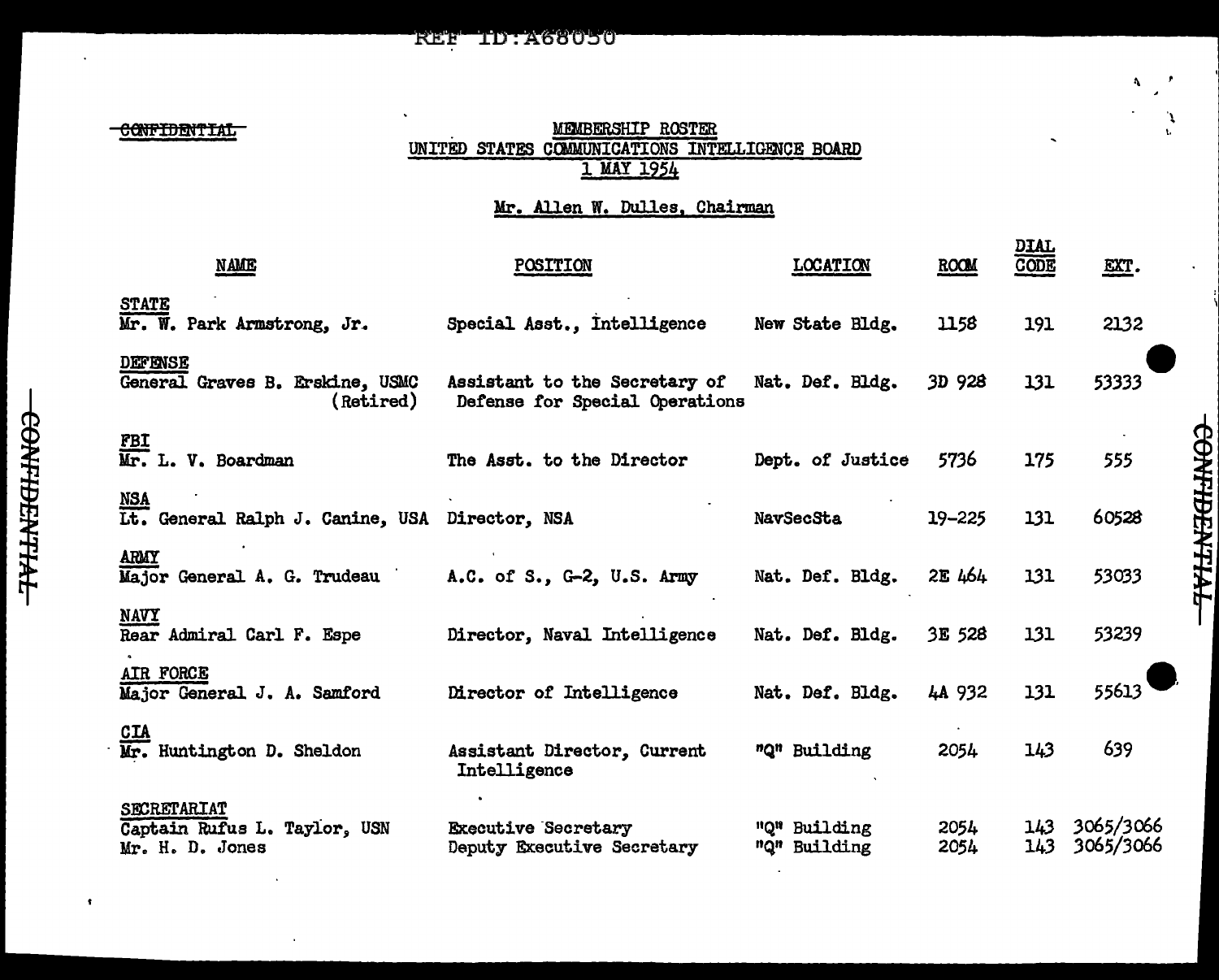CONFIDENTIAL

#### MEMBERSHIP ROSTER UNITED STATES COMMUNICATIONS INTELLIGENCE BOARD EXECUTIVE COMMITTEE 1 MAY 1954

### Captain Rufus L. Taylor, USN, Chairman

| <b>NAME</b>                                | POSITION                                         | <b>LOCATION</b>   | ROOM   | <u>DIAL</u><br>CODE | EXT.  |
|--------------------------------------------|--------------------------------------------------|-------------------|--------|---------------------|-------|
| <b>STATE</b><br>Mr. T. Achilles Polyzoides | Director, Special Projects Staff                 | State Annex $# 2$ | 1250   | 191                 | 5405  |
| <b>DEFENSE</b><br>Mr. William H. Godel     | Deputy Director, Office of<br>Special Operations | Nat. Def. Bldg.   | 3D 928 | 131                 | 53334 |
| $\frac{FBI}{Mr.}$ V. P. Keay               | Inspector                                        | Dept. of Justice  | 7643   | 175                 | 503   |
| <b>NSA</b><br>Captain D. M. Agnew, USN     | Deputy Chief of Staff, Plans<br>and Operations   | <b>NavSecSta</b>  | 19-232 | 131                 | 60233 |
| ARMY<br>Lt. Colonel Glen C. Long           | Policy and Coordinating Office.                  | Nat. Def. Bldg.   | 2E 484 | 131                 | 74970 |
| <b>NAVY</b><br>Captain W. M. McCormick     | Head, Operational Intelligence<br>Section        | Nat. Def. Bldg.   | 5D 724 | 131                 | 55020 |
| AIR FORCE<br>Colonel C. M. Townsend        | Chief, Supplemental Research<br>Branch           | Pent. Annex $# 3$ | 555    | 131                 | 75950 |
| <b>CIA</b><br>Huntington D. Sheldon<br>Mr. | Assistant Director, Current<br>Intelligence      | "Q" Building      | 2054   | 143                 | 639   |

**CONFIDENTIAL** 

 $\cdot$ 

'•

۱.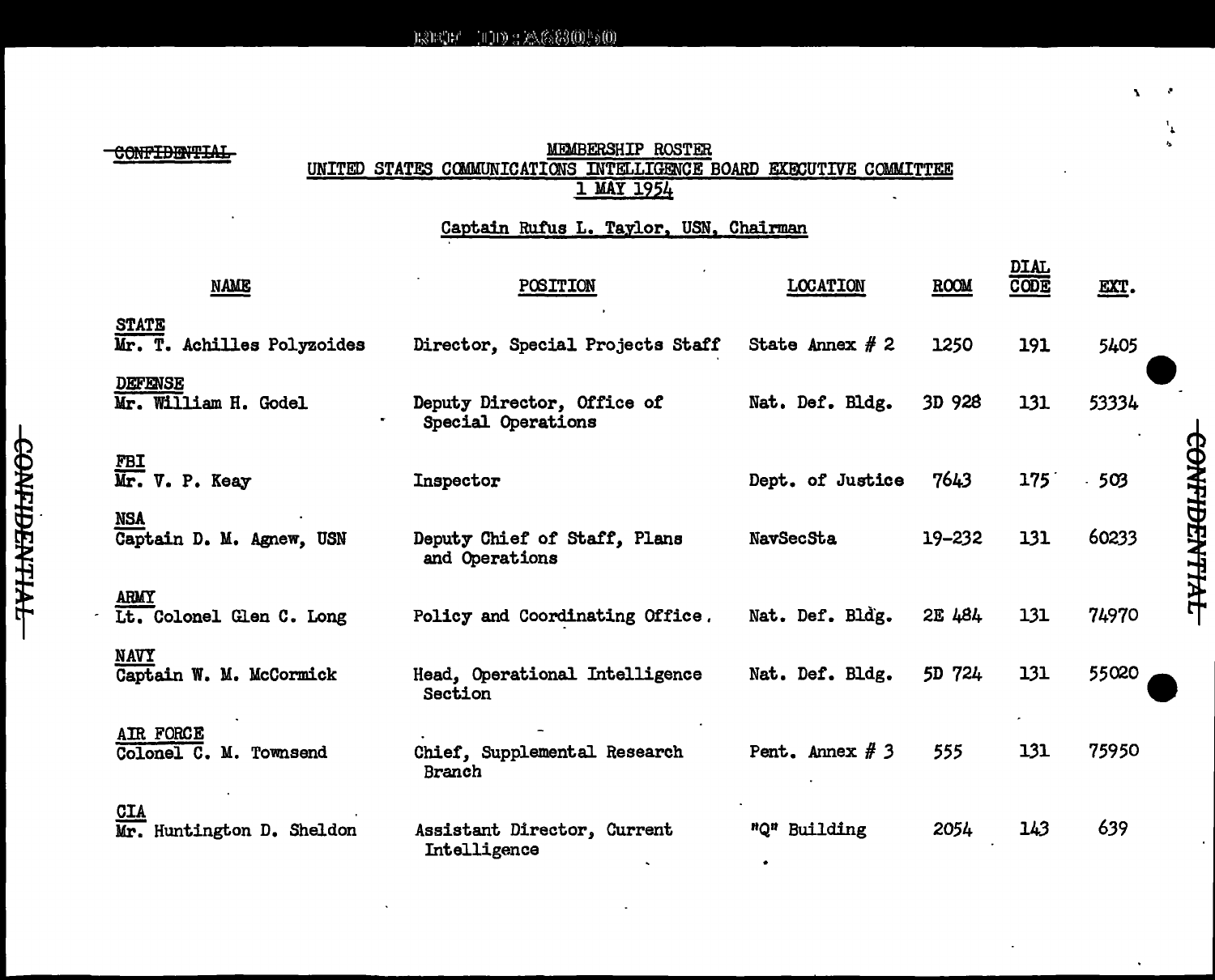CONFIDENTIAL

# MEMBERSHIP ROSTER<br>UNITED STATES COMMUNICATIONS INTELLIGENCE BOARD SECURITY COMMITTEE 1 MAY 1954

A.

CONTIDENTIAL

Major William R. Culmer, USA, Chairman

| <b>NAME</b>                                  | <b>LOCATION</b>   | ROOM                    | <b>DIAL</b><br><b>CODE</b> | $\underline{\mathtt{EXT}}$ . |
|----------------------------------------------|-------------------|-------------------------|----------------------------|------------------------------|
| <b>STATE</b><br>Mr. Robert F. Packard        | State Annex $# 2$ | 1250                    | 191                        | 2748                         |
| <b>DEFENSE</b><br>Mr. Randolph Zander        | Nat. Def. Bldg.   | 3E 977                  | . 131                      | 78391                        |
| <u>FBI</u><br>Mr. S. D. Ellis                | Dept. of Justice  | 7647                    | 175                        | 2021                         |
| <u>NSA</u><br>Mr. James H. Douglas           | NavSecSta         | 19-236                  | 131                        | 60421                        |
| <b>ARMY</b><br>Lt. Colonel Thomas G. Bricker | Nat. Def. Bldg.   | $\mathcal{L}$<br>2B 477 | 131                        | 55042                        |
| NAVY_<br>Commander W. L. Thomas              | Arl. Hall Station | 1401 "В"                | 147                        | 341                          |
| AIR FORCE<br>Major William S. J. Curley      | Pent. Annex $# 3$ | 542                     | 131                        | 76095                        |
| CIA                                          | "Q" Building      | 2054                    | 143                        | 8592                         |
|                                              |                   |                         |                            |                              |

OGA